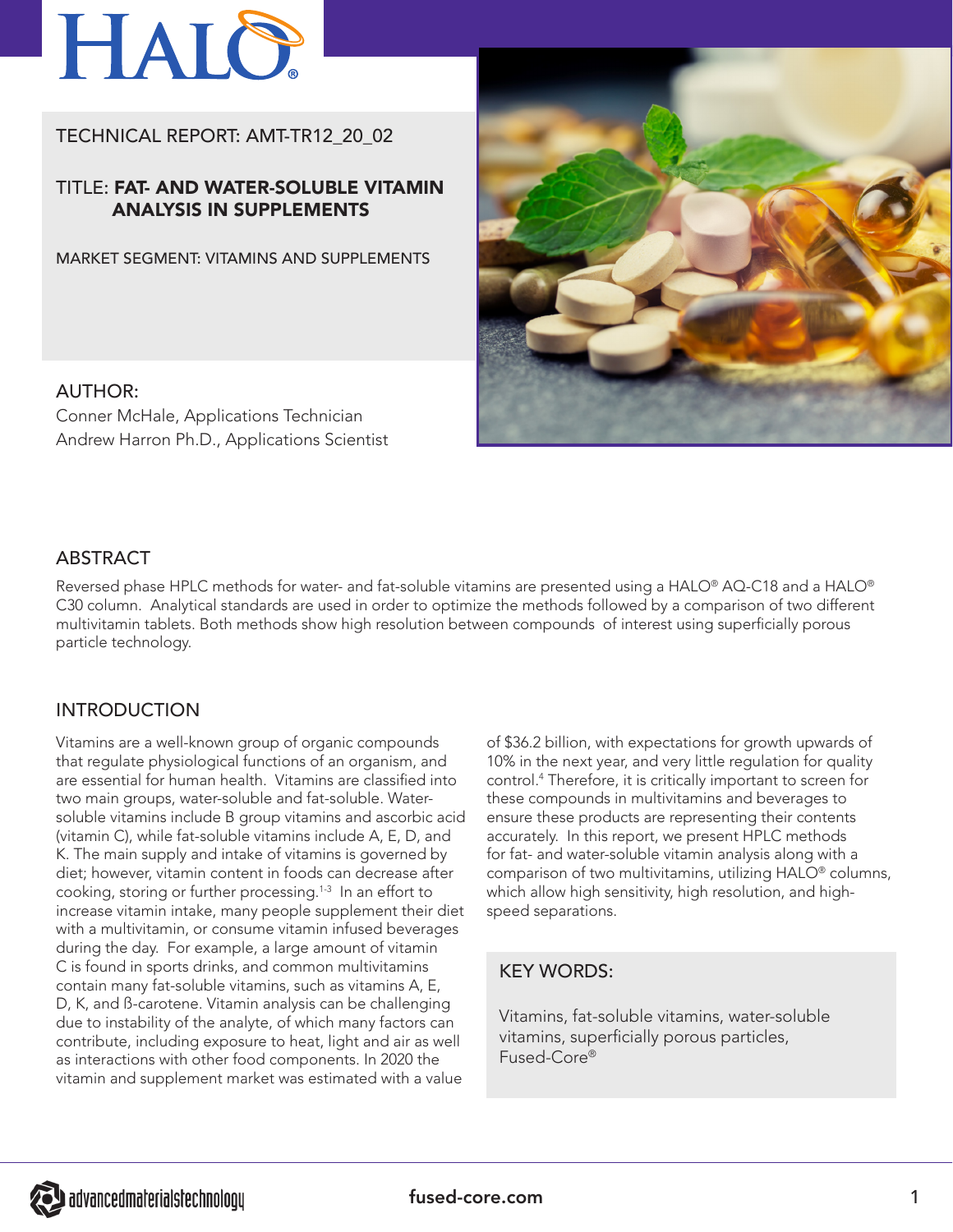# EXPERIMENTAL DATA:

All experiments were run on a Shimadzu Nexera HPLC instrument (Columbia, MD) using a UV diode array detector (1 µL flow cell), and LabSolutions software (Shimadzu). Vitamin standards were obtained from Millipore Sigma (St. Louis, MO). Methanol (HPLC grade), water (HPLC grade), phosphoric acid, and potassium phosphate were purchased from Millipore Sigma (Burlington, MA). Two reversed phase stationary phases with the following properties were tested: 4.6 × 150 mm column format, 2.7 micron (µm), / superficially porous particle packed column. The stationary phases used in this study were an 90 Å AQ-C18 and a 160 Å C30 HALO® column from Advanced Materials Technology, Inc. (Wilmington, DE).

Multivitamin tablets were obtained from a local grocery store. Tablets were crushed with a mortar and pestle and placed in water (water-soluble) and/ or methanol (fatsoluble). Samples were prepped daily at 30 mg/ml and sonication was avoided due to vitamin degradation, such as ascorbic acid. Samples were filtered using a 0.2 µm PTFE syringe filter (VWR International) and injected into the HPLC.

INSTRUMENT PARAMETERS AND GRADIENT (Water-Soluble) Analytical Column: HALO 90 Å AQ-C18, 2.7 µm, 4.6 x 150 mm Part Number: 92814-722

Mobile Phase A: 0.025 M, potassium phosphate in water, pH: 2.5 Mobile Phase B: Methanol

Gradient: Time %B 0.0 0 1.0 0 6.0 70 10.0 70 Flow Rate: 1.2 mL/min Pressure: 243 bar Temperature: 30 °C Injection Volume: 2.0 µL Sample Solvent: Water Detection: 215 nm, VWD

LC System: Shimadzu Nexera X2

INSTRUMENT PARAMETERS AND GRADIENT (Fat-Soluble) Analytical Column: HALO 160 Å C30, 2.7 µm, 4.6 x 150 mm

Part Number: 92114-730 Isocratic: Methanol Flow Rate: 1.5 mL/min Pressure: 262 bar Temperature: 30 °C Injection Volume: 2.0 µL Sample Solvent: Methanol Detection: 280 nm, PDA LC System: Shimadzu Nexera X2

### RESULTS:

HALO® AQ-C18 columns can be used with high, or completely aqueous mobile phases making the column an ideal candidate for separating water-soluble vitamins. Analytical standards were used in order to optimize the method. In Figure 1, eight water-soluble vitamins are well-separated in under six minutes using a 100% aqueous isocratic hold

Figure 1: HALO® AQ-C18 water-soluble vitamin separation (standards):



An independent method that is fast, simple and achieves high resolution and sensitivity is the best alternative to having a compromised separation with both fat- and watersoluble vitamins in a single assay. Hence, the HALO® C30 was used for the analysis. Fat-soluble vitamins (D, E, K, and A) are stored in the liver and fatty tissue. These vitamins are essential to good health and contribute to several physiological functions, including bone growth, immune system regulation, cell division, and blood clotting, while vitamin E acts as an antioxidant<sup>1-3</sup>. HALO® C30 enables a fast, efficient separation of a typical fat-soluble vitamin panel in less than 9 minutes, while maintaining baseline resolution (R $_{\rm s}$ : 1.62) between vitamins D2 and D3. This simple 100% methanol isocratic separation uses analytical standards and can be seen in Figure 2.

Figure 2: HALO® C30 fat-soluble vitamin separation (standards):